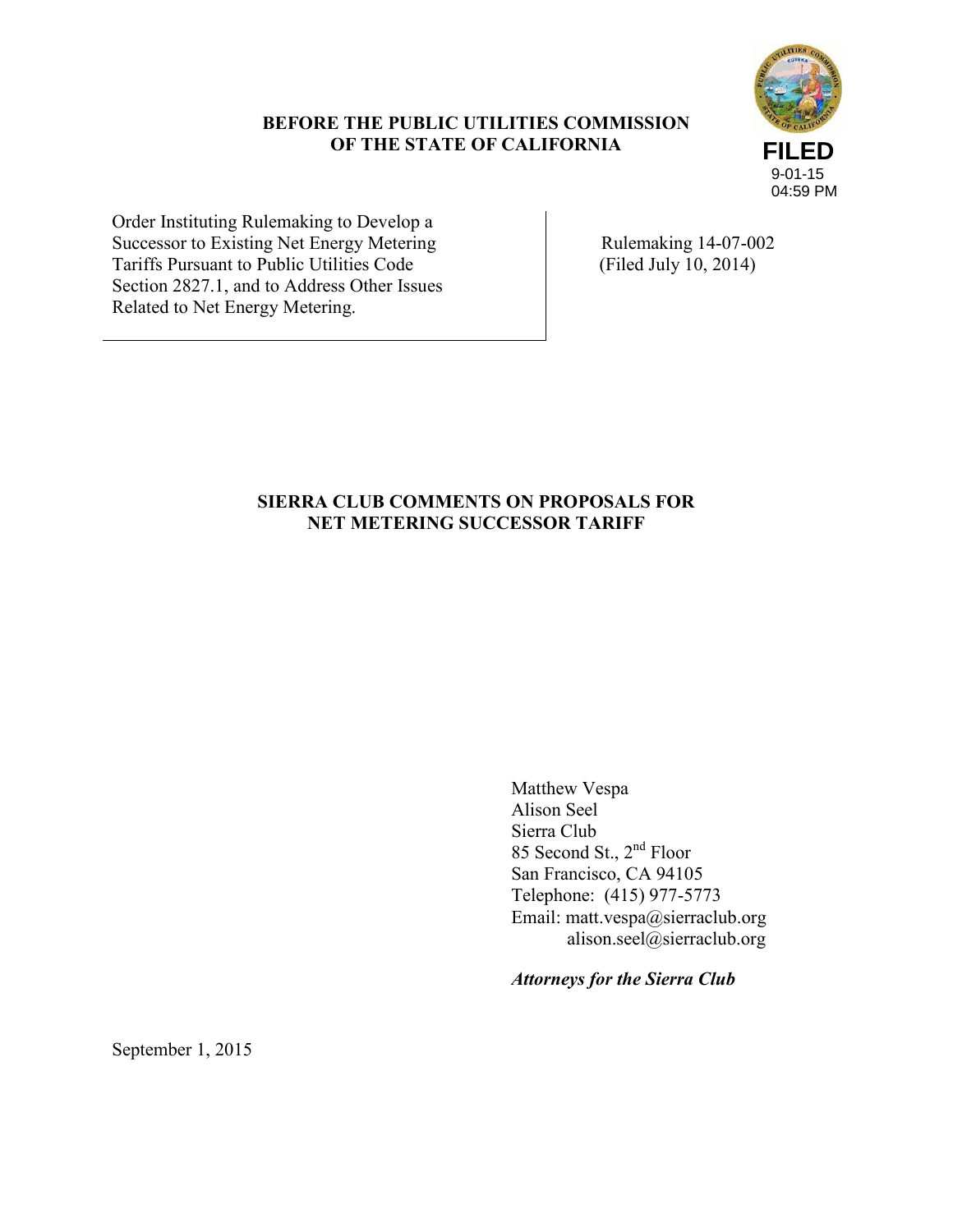# **BEFORE THE PUBLIC UTILITIES COMMISSION OF THE STATE OF CALIFORNIA**

Order Instituting Rulemaking to Develop a Successor to Existing Net Energy Metering Tariffs Pursuant to Public Utilities Code Section 2827.1, and to Address Other Issues Related to Net Energy Metering.

 Rulemaking 14-07-002 (Filed July 10, 2014)

## **SIERRA CLUB COMMENTS ON PROPOSALS FOR NET METERING SUCCESSOR TARIFF**

Pursuant to the Administrative Law Judge's June 4, 2015 Ruling Seeking Party Proposals for the Successor Tariff or Contract, and Commissioner Picker's June 24, 2015 Ruling Granting in Part Motion of The Alliance for Solar Choice and Revising Procedural Schedule, Sierra Club submits the following comments on parties' proposals for the net metering successor tariff.

#### **I. STANDARD NEM SUCCESSOR TARIFF PROPOSALS**

California's Net Energy Metering ("NEM") successor tariff will determine both the future growth of self-generation and the extent to which use of that generation aligns with the grid needs emerging in an increasingly renewable and decarbonized energy system. The successor tariff also comes at a time when the climate crisis is squarely upon California, with climate impacts, such as the loss of the Sierra snowpack and extreme wildfires, underscoring the need to both rapidly reduce greenhouse gas pollution and adapt to a "new normal."

The successor tariff is a policy tool and as such, should be designed to help achieve state policy goals. This means recognizing the value behind-the-meter ("BTM") generation provides in reducing greenhouse gas pollution and helping California adapt to climate change by improving grid resiliency and reducing water consumption and air pollution. It also means that party proposals should be evaluated on the extent to which they empower and incentivize customers to use generated power in a manner that maximizes grid value and facilitates adoption of behavior and technology that will assist in the integration of higher penetrations of renewable resources.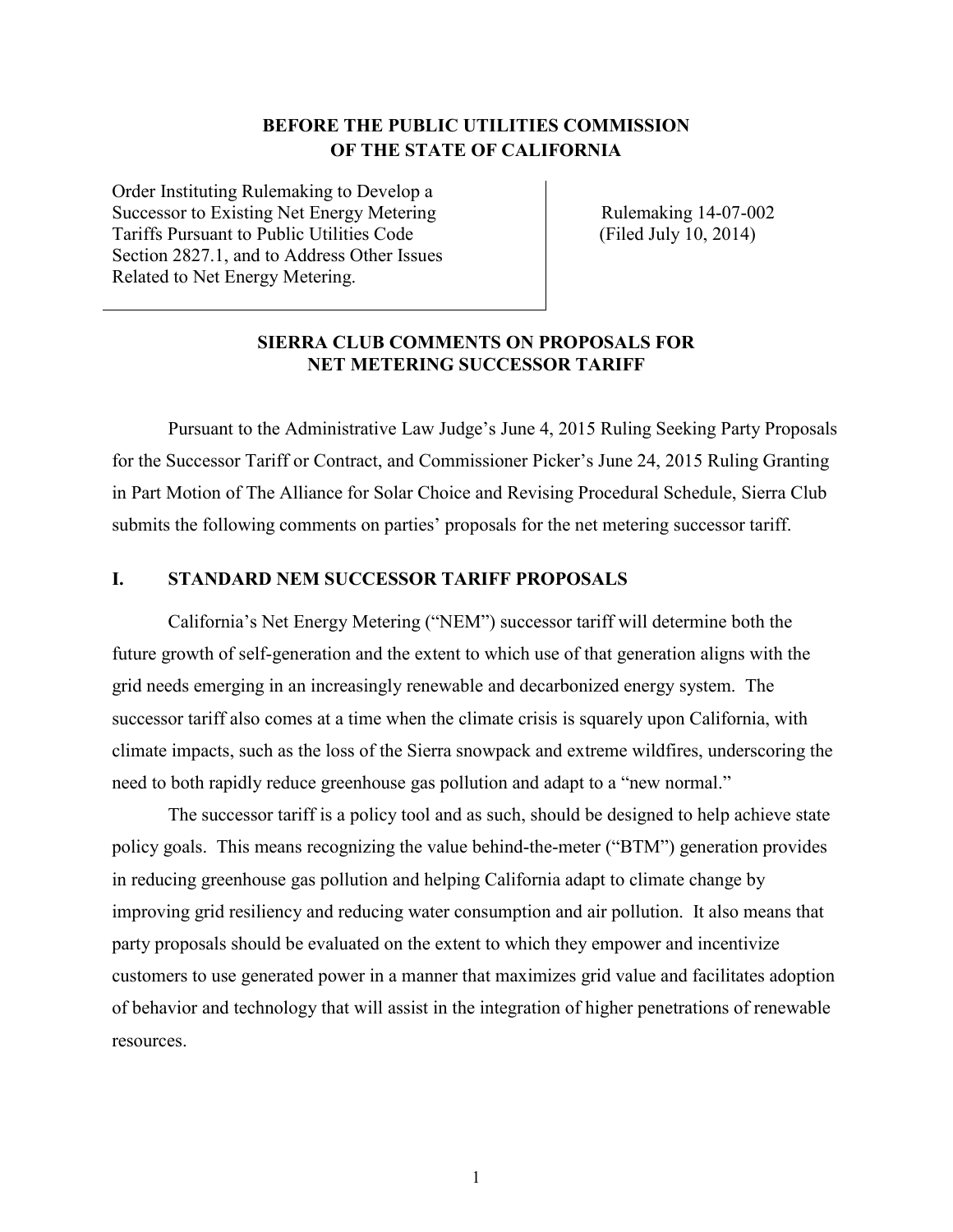Unfortunately, many party proposals, or aspects of those proposals, do not align with California's commitment to both mitigate and adapt to climate change.<sup>[1](#page-2-0)</sup> First, most parties, including all the investor-owned utilities ("IOUs"), ORA, and Energy Division Staff, do not account for the societal benefits flowing to all Californians as a result of increased rooftop solar deployment. In addition, many parties propose tariffs with fixed fees or demand charges that are not aligned with cost causation. These fees function only to disincentivize homeowners from going solar, rather than using rates or solar compensation to encourage those who install solar to optimize their generation to provide grid benefits. Instead of fixed or demand charges, the successor tariff should rely on price signals such as time of use ("TOU") rates as proposed by Sierra Club to better align generation with grid needs.

## **A. Societal Benefits Must Be Accounted For in the Design of the Successor Tariff.**

Climate change is no longer a hypothetical future concern to California, but a present threat affecting the reliability and resiliency of the electric system. Increased temperatures, reduced snowpack, and extended droughts—all of which California is already experiencing make forests highly flammable and cause longer, more virulent forest fire seasons and larger fires that increasingly threaten transmission lines and substations; the California Energy Commission ("CEC") warns that "the likelihood of fires occurring next to large transmission lines is expected to increase dramatically."<sup>[2](#page-2-1)</sup> Coastal power plants face threats from sea level rise, which is predicted to "affect as many as 25 coastal power plants, scores of electricity substations, and numerous natural gas facilities."<sup>[3](#page-2-2)</sup> Natural gas plant generation is also vulnerable to drought, as newly implemented water supply plans result in restricted or suspended water supplies for cooling."<sup>[4](#page-2-3)</sup>

At the same time, higher temperatures are expected to not only increase electric load due to higher demand for cooling, but also to reduce the amount of power that can be generated and delivered by existing infrastructure. Higher temperatures will decrease the efficiency of

<sup>1</sup> *See* Exec. Order B-30-15.

<span id="page-2-1"></span><span id="page-2-0"></span><sup>2</sup> Lawrence Berkeley National Lab, "Estimating Risk to California Energy Infrastructure from Projected Climate Change," CEC‐500‐2012‐057 (July 2012), p. 2, pp. 40-46 ("CEC 2012"). Available at [http://www.energy.ca.gov/2012publications/CEC-500-2012-057/CEC-500-2012-057.pdf.](http://www.energy.ca.gov/2012publications/CEC-500-2012-057/CEC-500-2012-057.pdf) CEC 2012, pp. 47-53.

<span id="page-2-3"></span><span id="page-2-2"></span><sup>&</sup>lt;sup>4</sup> California Energy Markets, "Drought Leads to Need for Power Plant Water Contingency Plans." No. 1345 (July 31, 2015), p. 7.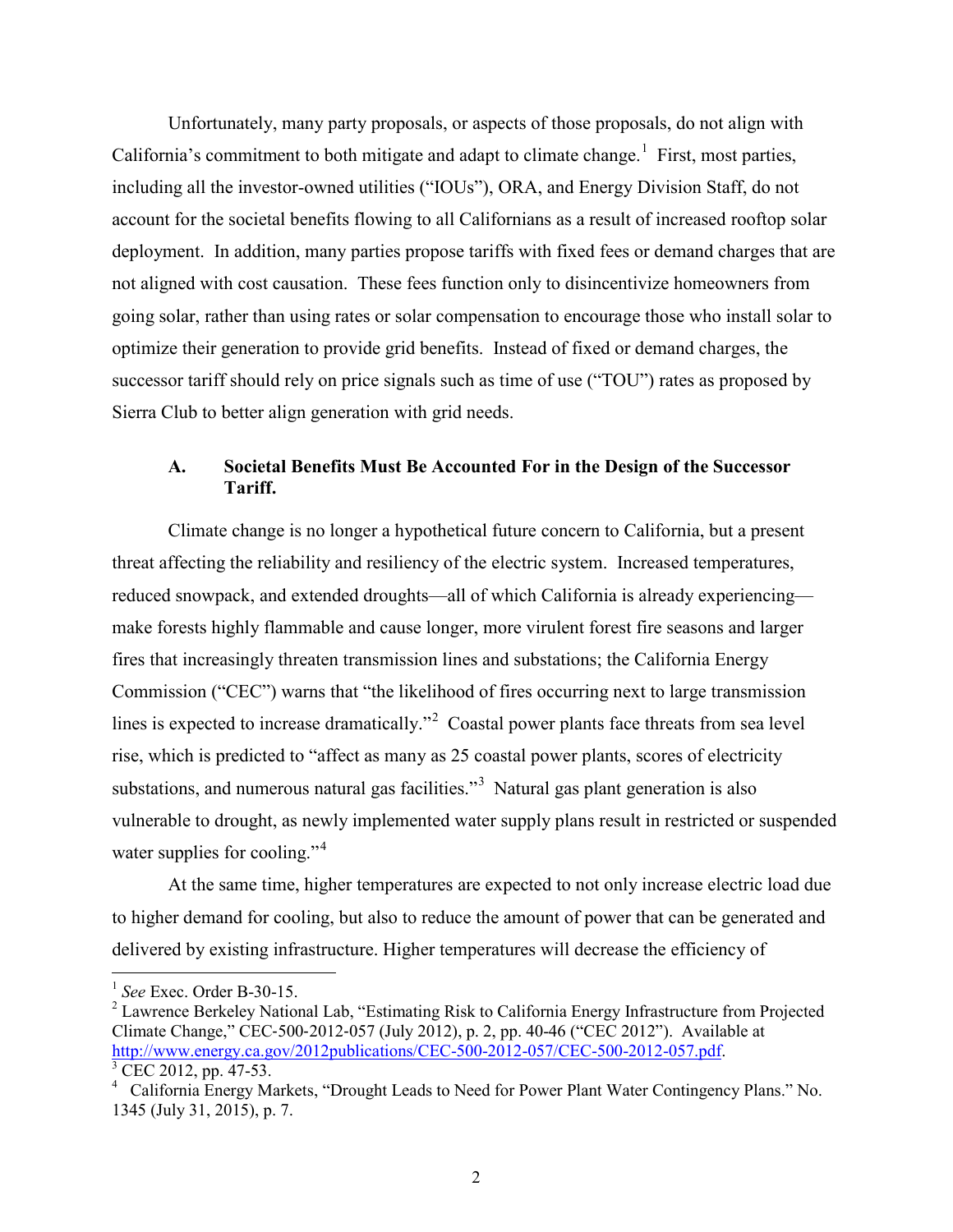equipment throughout the power system, including natural-gas fired power plants, transformers, and substations, and will cause increased losses on transmission and distribution lines.<sup>[5](#page-3-0)</sup> A CEC report predicts that, overall, the rising temperatures expected with climate change will require utilities to increase generating capacity by 30 to 40 percent.  $\delta$  Simultaneously, hydropower generation will become increasingly limited as the melting snowpack responsible for 75 percent of the state's hydropower facilities dwindles with the continued drought.<sup>[7](#page-3-2)</sup>

California is already experiencing the first manifestations of these threats, and all Californians benefit from doing all we can to minimize their severity and to put in place an electricity system which is more resilient. As a policy tool, the successor tariff should further California's climate policy objectives. It should address the questions, how do we minimize the serious damage climate change will cause to California, and how can the state show leadership by reducing greenhouse gas emissions as quickly as possible? Renewable BTM generation not only helps California achieve its greenhouse gas reduction goals, it is also part of a smart adaptation strategy. Additional BTM generation capacity provides insurance against reduced power system efficiency and reduced generation and mitigates impacts such as increased air pollution that will result with increases in temperature.<sup>[8](#page-3-3)</sup> When sited at or near load, it avoids the use of threatened and increasingly inefficient transmission lines. Rooftop solar can even help reduce the increase in demand for cooling by shading and insulating buildings.<sup>[9](#page-3-4)</sup>

However, no party proposals, except for the Joint Solar Parties and CALSEIA, address these benefits.<sup>[10](#page-3-5)</sup> Sierra Club urges the Commission to show leadership on this issue by including consideration of societal benefits in its analysis of the successor tariff.

<span id="page-3-0"></span> $5$  CEC 2012, p. 2.

<span id="page-3-1"></span><sup>&</sup>lt;sup>6</sup> Brittany Patterson, "Calif. power producers warned that actions must quickly follow ambitious climate plans," Climate Wire (July 28, 2015), available at

[http://www.eenews.net/climatewire/stories/1060022511/feed;](http://www.eenews.net/climatewire/stories/1060022511/feed) *see also* CEC 2012, p. 38.

 $^7$  *Id.* 

<span id="page-3-3"></span><span id="page-3-2"></span><sup>8</sup> Higher temperatures cause higher ground-level ozone concentrations, worsening respiratory disease. Union of Concerned Scientists, "Rising Temperatures, Worsening Ozone Pollution" (June 2011), available at [http://www.ucsusa.org/sites/default/files/legacy/assets/documents/global\\_warming/climate](http://www.ucsusa.org/sites/default/files/legacy/assets/documents/global_warming/climate-change-and-ozone-pollution.pdf)[change-and-ozone-pollution.pdf 9](http://www.ucsusa.org/sites/default/files/legacy/assets/documents/global_warming/climate-change-and-ozone-pollution.pdf)

<span id="page-3-4"></span> $\frac{1}{9}$  Anthony Dominguez, Jan Kleissl, and Jeffrey Luvall, "Effects of solar photovoltaic panels on roof heat transfer," *Solar Energy* 85: 9, 2244-2255 (Sept. 2011).

<span id="page-3-5"></span><sup>&</sup>lt;sup>10</sup> Proposal of SEIA and Vote Solar for a NEM Successor Standard Tariff (August 3, 2015) pp. 28-29 ("Joint Solar Parties Proposal"); Proposal of CALSEIA for the NEM Successor Tariff (August 3, 2015), pp. 13-14 ("CALSEIA Proposal").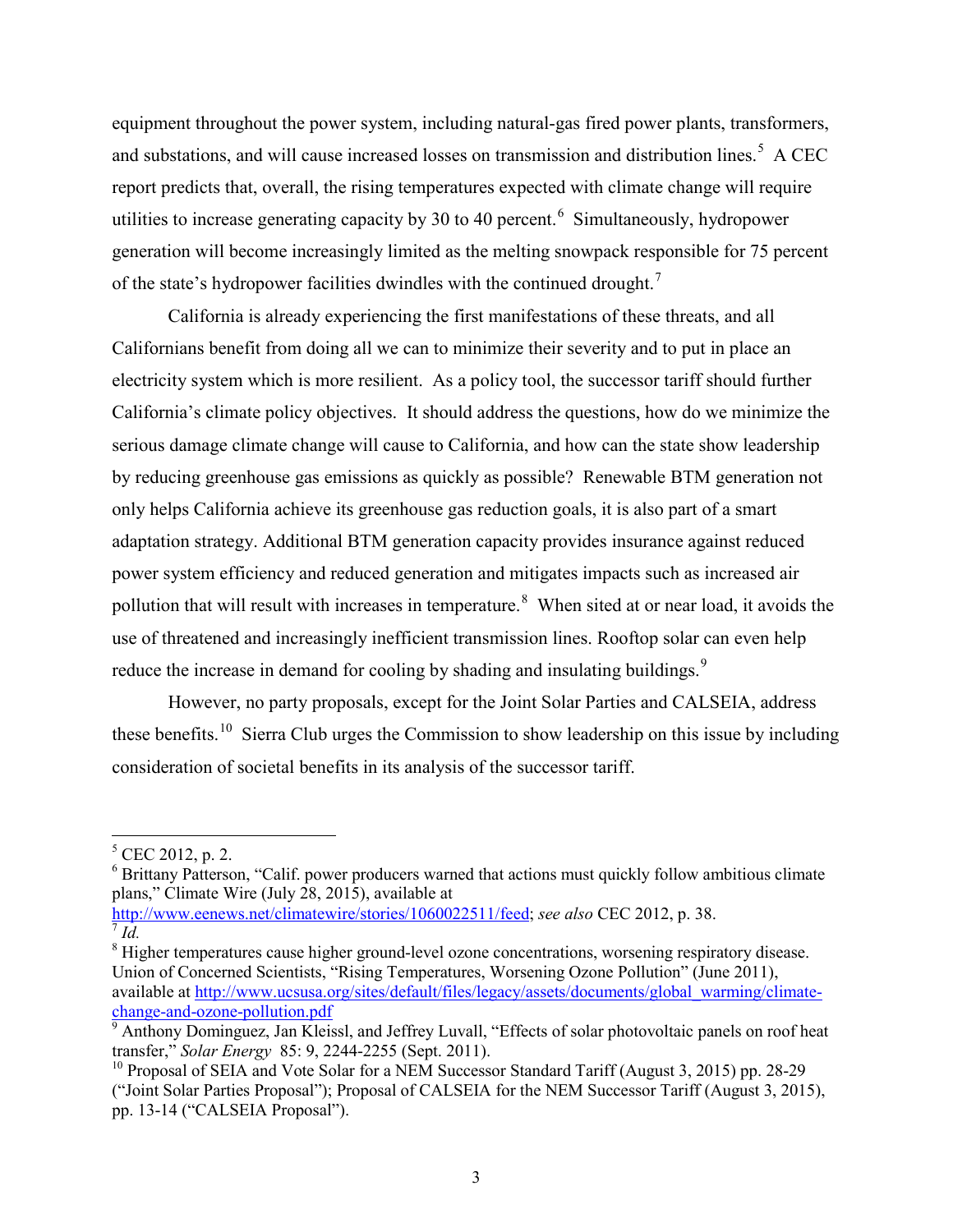# 1. Including Societal Benefits is Consistent with Statutory Direction and Commission Precedent.

Sierra Club disagrees with many parties' comments on the meaning of Public Utilities Code Section 2827.1(b)(4), which requires that the Commission ensure the "total benefits of the standard contract or tariff to all customers and the electrical system are appropriately equal to total costs." Many parties would mistakenly limit consideration of benefits to the utilities' avoided costs, and limit the focus of cost/benefit analysis to the Ratepayer Impact Measure ("RIM") test.<sup>11</sup> However, the statute's direction to consider "total benefits to all customers" more properly directs the Commission to focus on the Total Resource Cost ("TRC") and Societal Cost Test ("SCT").

"Total benefits" should be interpreted consistent with its plain meaning, to mean *all* benefits, including avoided costs and externalities that are not counted on utility balance sheets. Utilities do not fully internalize and pass on to consumers the costs of the externalities of electricity production, including the costs of greenhouse gas production or land and water use. But this economic oversight does not make these costs to society any less real or less important. In this context, SCE's argument that any payment for exported generation that exceeds the utility's avoided power costs "represents a cost shift" is myopic.<sup>[12](#page-4-1)</sup> All customers pay for these societal costs of our current system of electricity production, whether on electricity bills or not, and the statute directs the Commission to consider all of them. This understanding is also consistent with Public Utilities Code 2827, which found that the many non-energy benefits of distributed generation are among the reasons for establishing a net metering program.<sup>[13](#page-4-2)</sup>

<span id="page-4-0"></span> $11$  ED Staff NEM Successor White Paper, p. 1-10 ("Staff Proposal"); Proposal of ORA for NEM Successor Tariff (Aug. 3, 2015), p. A-24 ("ORA Proposal"); PG&E Proposal for NEM Successor Tariff (Aug. 3, 2015), p. 37 ("PG&E Proposal"); SCE's Response to the ALJ's Ruling Seeking Party Proposals for the Successor Tariff (Aug. 3, 2015), p. 22-23 ("SCE Proposal"); SDG&E Proposal for Successor NEM Tariff (Aug. 3, 2015), p. A-32 ("SDG&E Proposal").

<span id="page-4-1"></span><sup>&</sup>lt;sup>12</sup> SCE Proposal, p. 25 ("Any value of the ECR [export compensation rate] that exceeds this outer limit [the price for utility scale energy and capacity] represents a cost shift.")

<span id="page-4-2"></span> $13$  Pub. Util. Code  $\S 2827$  (finding that net energy metering is one way to "stimulate in-state economic growth, reduce demand for electricity during peak consumption periods, help stabilize California's energy supply infrastructure, enhance the continued diversification of California's energy resource mix, reduce interconnection and administrative costs for electricity suppliers, and encourage conservation and efficiency.").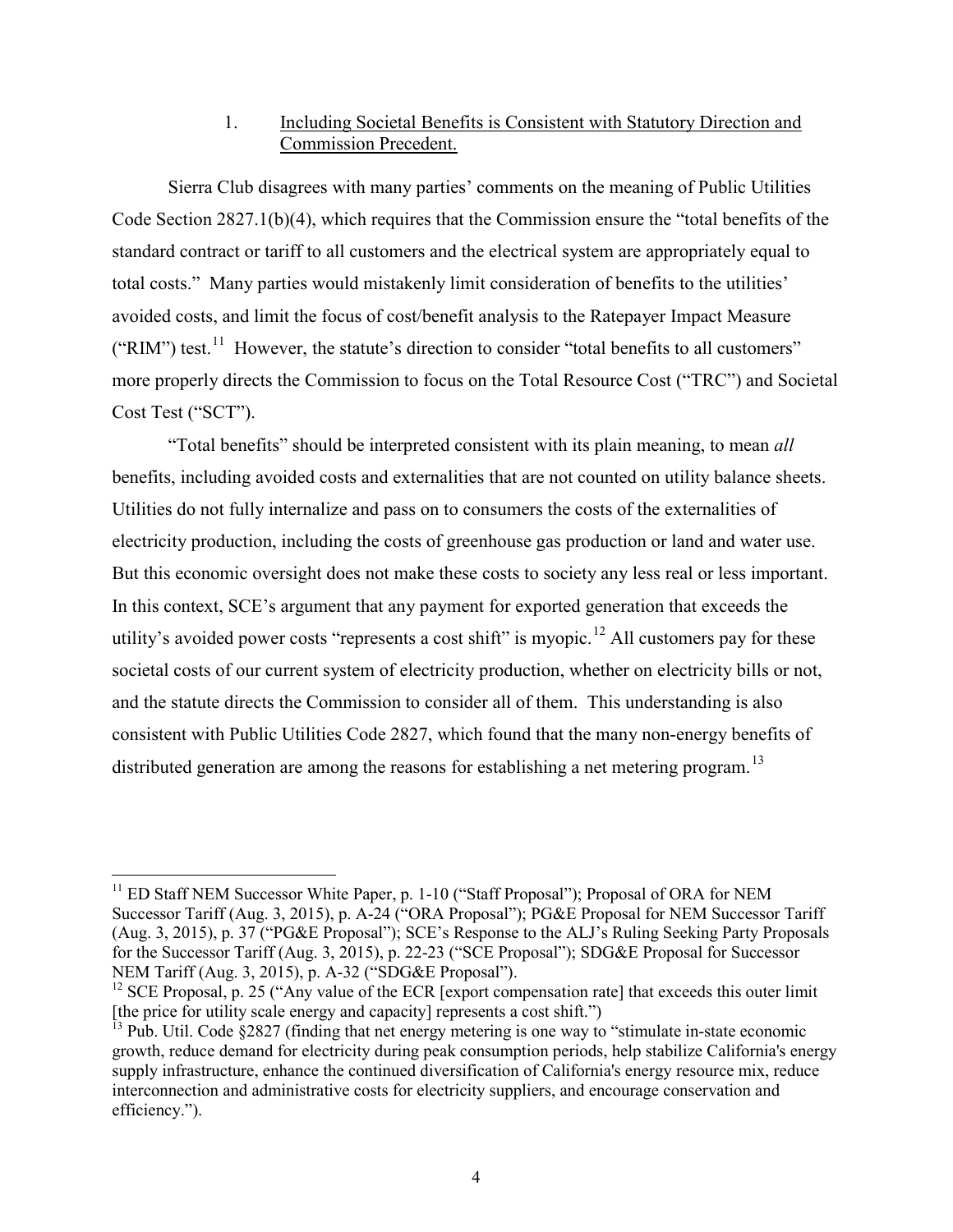There is no Commission precedent requiring the exclusive use of the RIM test, to the exclusion of the SCT, as many parties claim.<sup>14</sup> Energy Division Staff's focus on the RIM test is based on the argument that the Commission required it in a 2009 decision.<sup>15</sup> However, the page in the decision which Staff cites does not contain any holdings on the use of the RIM test, but discusses technical details of how to include net metering bill credits in the various Standard Practice Manual tests.<sup>[16](#page-5-2)</sup> The 2009 decision which Staff cites did not require that NEM should be evaluated using the RIM test. To the contrary, Conclusion of Law 4 states that "The Commission should *not* require the use of the RIM Test to evaluate DG programs because it is not relied on to evaluate energy efficiency programs."<sup>17</sup> The Decision further orders that "The Commission's distributed generation programs … shall be analyzed using the three cost-benefit tests described in this decision, namely, the Participant Test, the Total Resource Cost Test (including its variant, the Societal Test), and the Program Administrator Cost Test."[18](#page-5-4)

 To the extent the Commission has not acted on its recommendation to consider societal benefits in net metering evaluations in the past, the time to begin is now. Since the 2009 decision was issued six years ago, California has developed a clearer understanding of the urgent risks posed by climate change and has redoubled its commitment to reducing greenhouse gas emissions. The 2009 decision predates A.B. 327's explicit direction to consider "total benefits to all customers." It also predates Governor Brown's Executive Order B-30-15, which calls on "all agencies with jurisdiction over sources of greenhouse gas emissions … to continue to develop and implement emissions reduction programs to reach the state's 2050 target and attain a level of emissions necessary to avoid dangerous climate change.<sup>"19</sup> The successor tariff is a policy tool, and as such its value in helping California achieve its climate goals should be explicitly valued through consideration of the substantial environmental, health, and other societal benefits of BTM generation.

<sup>14</sup> *See* Staff Proposal at p. 1-10; SCE Proposal at pp. 22-23; PG&E Proposal at pp. 37-38.

<span id="page-5-1"></span><span id="page-5-0"></span><sup>&</sup>lt;sup>15</sup> Staff Proposal, p. 1-10.

<span id="page-5-2"></span><sup>16</sup> *See id.*, citing D. 09-08-026 at p. 53.

<span id="page-5-3"></span> $17$  D. 09-08-026, Conclusion of Law 3, p. 64 (emphasis added).

<span id="page-5-4"></span><sup>18</sup> *Id.* at pp. 68-69.

<span id="page-5-5"></span><sup>&</sup>lt;sup>19</sup> Exec. Order B-30-15 (April 29, 2015), available at http://gov.ca.gov/news.php?id=18938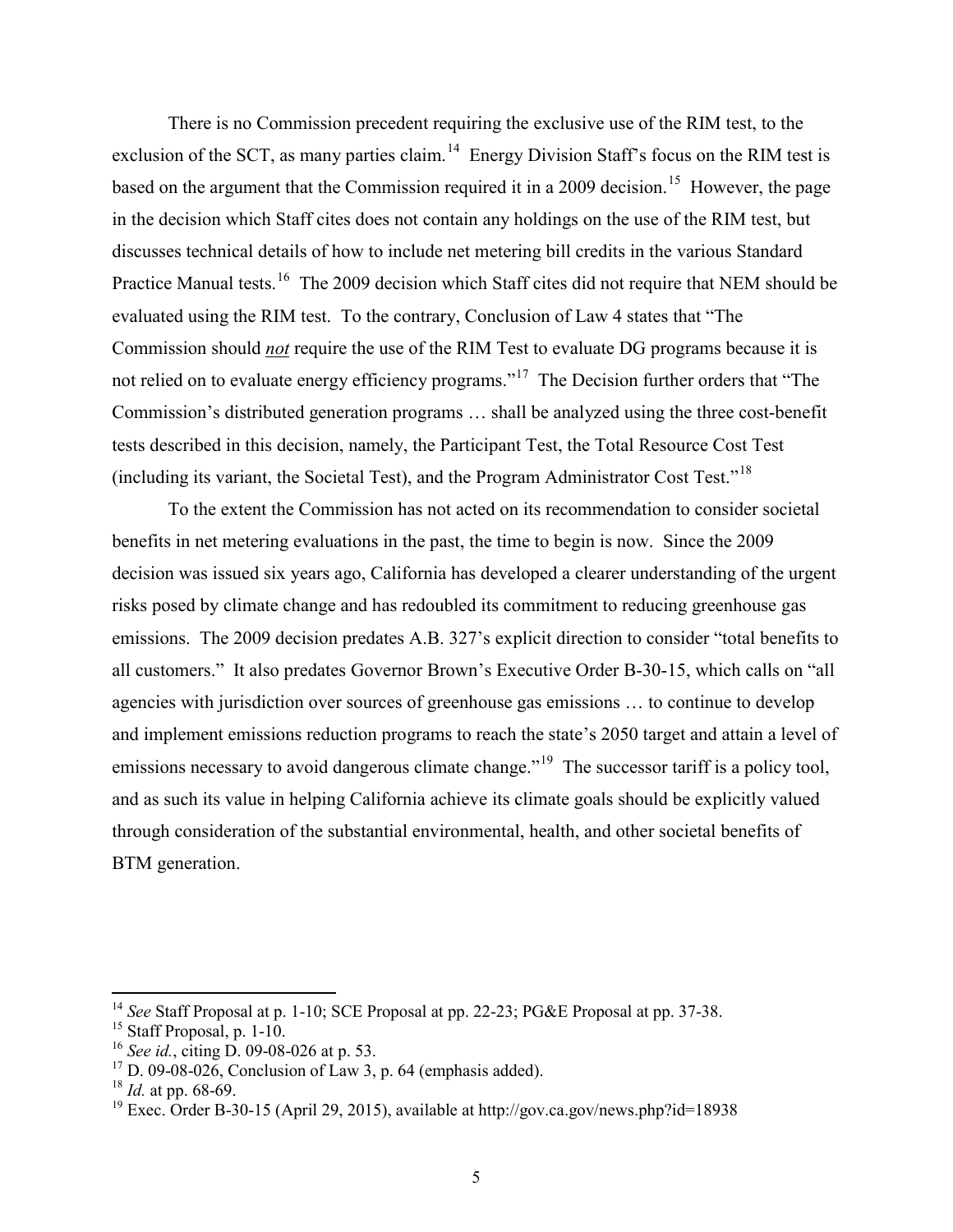2. If the Commission Adopts a Tariff Where Customers are Paid a Defined Price for Power Exports to the Grid, the Value of Societal Benefits Should Be Explicitly Included in that Compensation Amount.

Sierra Club believes that the societal benefits of NEM, as demonstrated by the SCT using the Public Tool, provide sufficient justification for retaining full net metering compensation under TOU rates. As explained in our opening comments, our modelling showed a societal benefit to cost ratio of almost 2:1.<sup>[20](#page-6-0)</sup> If the Commission chooses to adopt a tariff that sets a specific price for BTM generation, the monetary value of societal benefits should be specifically added. According to Sierra Club's Public Tool results, the monetary value of the societal benefits of BTM generation is 10 cents per kilowatt hour.<sup>[21](#page-6-1)</sup>

Three parties put forward successor tariff proposals where this condition would apply. Energy Division Staff and SCE both proposed tariffs where the customer could use their own generation to offset instantaneous consumption, but where the utility would compensate customers at a separate price related to utility avoided costs, for any power exported to the distribution grid.<sup>[22](#page-6-2)</sup> Similarly, TURN's proposed a buy all/sell all tariff structure that would also require the Commission to set a separate price for generation, where the customer would be compensated at the value-based rate plus a six cent adder "needed to satisfy the statutory requirement" that BTM generation continue to grow sustainably.<sup>23</sup> Sierra Club appreciates that TURN has included an adder onto their export-based price, in recognition of the fact that a value-based rate may not be sufficient to encourage market growth. However, to the extent that the Commission adopts either of these three proposals or any proposal setting a separate export price, it should also include compensation to account for the generation's societal benefits.

<span id="page-6-1"></span><span id="page-6-0"></span><sup>&</sup>lt;sup>20</sup> Sierra Club Proposal for the NEM Successor Tariff (Aug. 3, 2015), p. 7 ("Sierra Club Proposal").  $^{21}$  *Id.* 

<span id="page-6-2"></span><sup>&</sup>lt;sup>22</sup> SCE Proposal, p. 25; Staff Proposal, p. 1-31 – 1-43. SCE Proposed an export price of \$0.08/kWh, its levelized avoided cost estimate from the Public Tool, plus one cent for the generation's renewable attributes, ""assuming it counts toward SCE's RPS obligation." Staff proposed two export-price based tariffs: (1) A value-based export price, where exports are credited at the time-differentiated avoided cost value, which ranges from \$0.06 to \$0.12, or (2) a "modified NEM" approach, where exports are credited at \$0.11, the average price for generation and transmission in current residential rates.

<span id="page-6-3"></span><sup>&</sup>lt;sup>23</sup> Proposal of TURN for a NEM Successor Standard Tariff (Aug. 3, 2015), p. 2 ("TURN Proposal").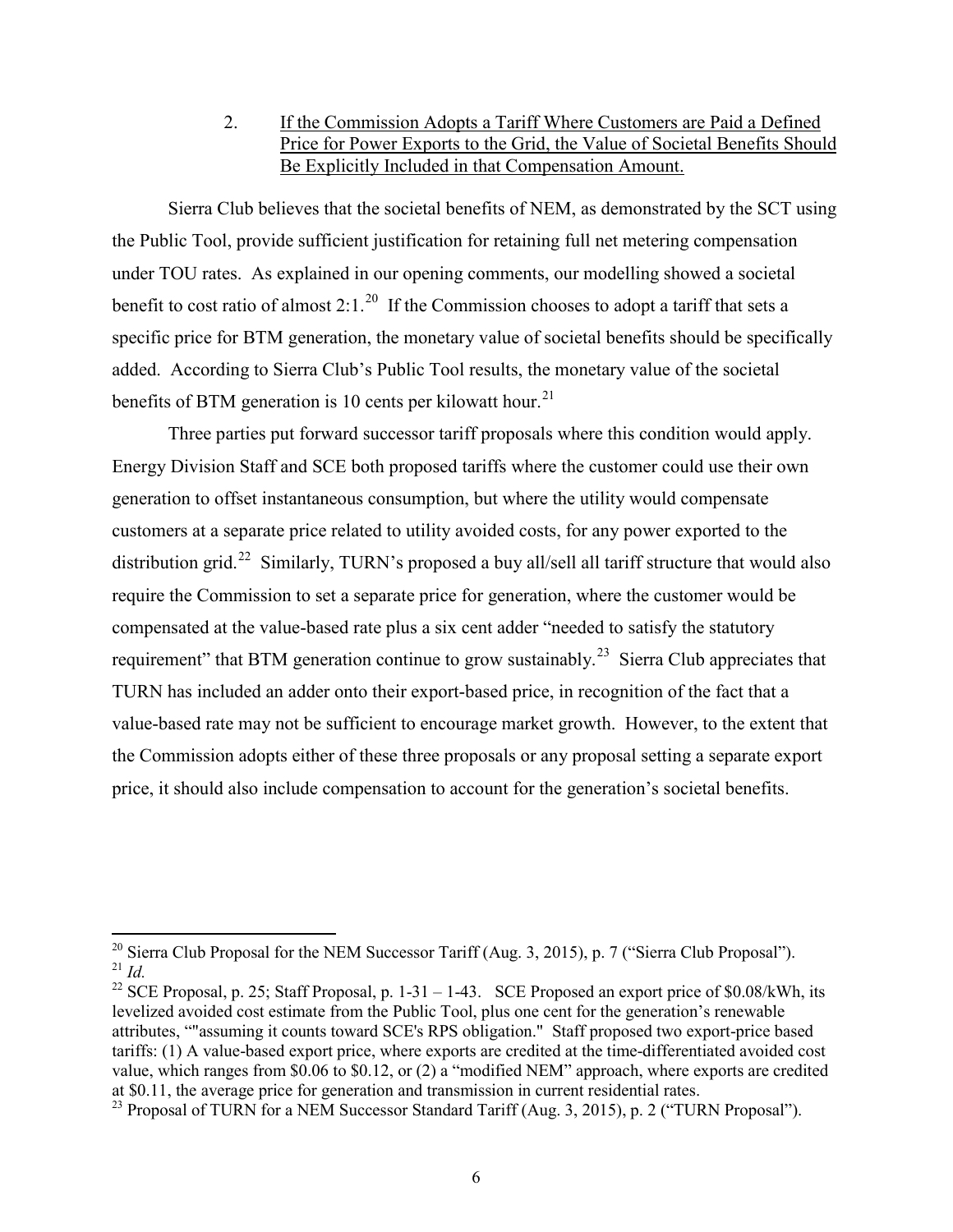#### **B. Demand Charges Do Not Provide Price Signals that Reliably Correlate with Grid Needs, and are Inappropriate for Residential Customers.**

Demand charges should not be adopted as part of the successor tariff, as these charges are not appropriate for residential customers and poorly reflect cost causation. Therefore charges like this do nothing to align BTM generation with the needs of the grid—in fact, the charges as proposed may actually worsen grid integration. Three parties propose a tariff that includes a demand charge. PG&E and SDG&E both propose demand charges that would be based off the customer's highest hourly demand within a billing cycle: PG&E proposed a fee of \$3/kW, while SDG&E's proposed demand charge for their "Default Unbundled Rate Option" is  $\frac{1}{2}$ % S9/kW.<sup>[24](#page-7-0)</sup> NRDC supported a demand charge of an unspecified amount, where the demand charge would be based on a much shorter time period, the average of the two highest 15-minute intervals in a month.<sup>[25](#page-7-1)</sup> The Commission should not approve a tariff including these charges.

## 1. Costs driven by peak demand should not be recovered by non-coincident demand charges, because an individual customer's peak demand does not necessarily correlate with system peak.

The claim that demand charges can be used to better align rates with costs is outdated in a time when smart meters are widely deployed and TOU rates are available. As the Regulatory Assistance Project (RAP) explains, "[d]emand charges were implemented for commercial and industrial customers in an era during which sophisticated metering was prohibitively expensive;" therefore, non-coincident demand was used as a proxy measurement for contribution to peak load.<sup>[26](#page-7-2)</sup> This work-around is not necessary today, when the IOUs have invested millions of ratepayer dollars to install smart meters.

The demand or capacity-related costs that SDG&E seeks to recover through demand charges are, as their proposal explains, those incurred to "meet the combined maximum demand of customers served on a circuit."<sup>27</sup> In other words, the charges are intended to recover costs driven by peak demand on a distribution circuit.<sup>[28](#page-7-4)</sup> However, SDG&E states that the amount

<sup>&</sup>lt;sup>24</sup> PG&E Proposal, p. 16; SDG&E Tariff Proposal, p. A-43.

<span id="page-7-1"></span><span id="page-7-0"></span><sup>&</sup>lt;sup>25</sup> Proposal of NRDC in Determining a NEM Successor Standard Contract or Tariff (Aug. 3, 2015), p. 6 ("NRDC Proposal).

<span id="page-7-2"></span><sup>&</sup>lt;sup>26</sup> Jim Lazar and Wilson Gonzalez, *Smart Rate Design for a Smart Future*. Regulatory Assistance Project, (July 2015) p. 9.

<span id="page-7-3"></span><sup>&</sup>lt;sup>27</sup> SDG&E Proposal, pp.  $A-17 - A-18$ .

<span id="page-7-4"></span> $^{28}$  Lazar and Gonzalez, p. 9.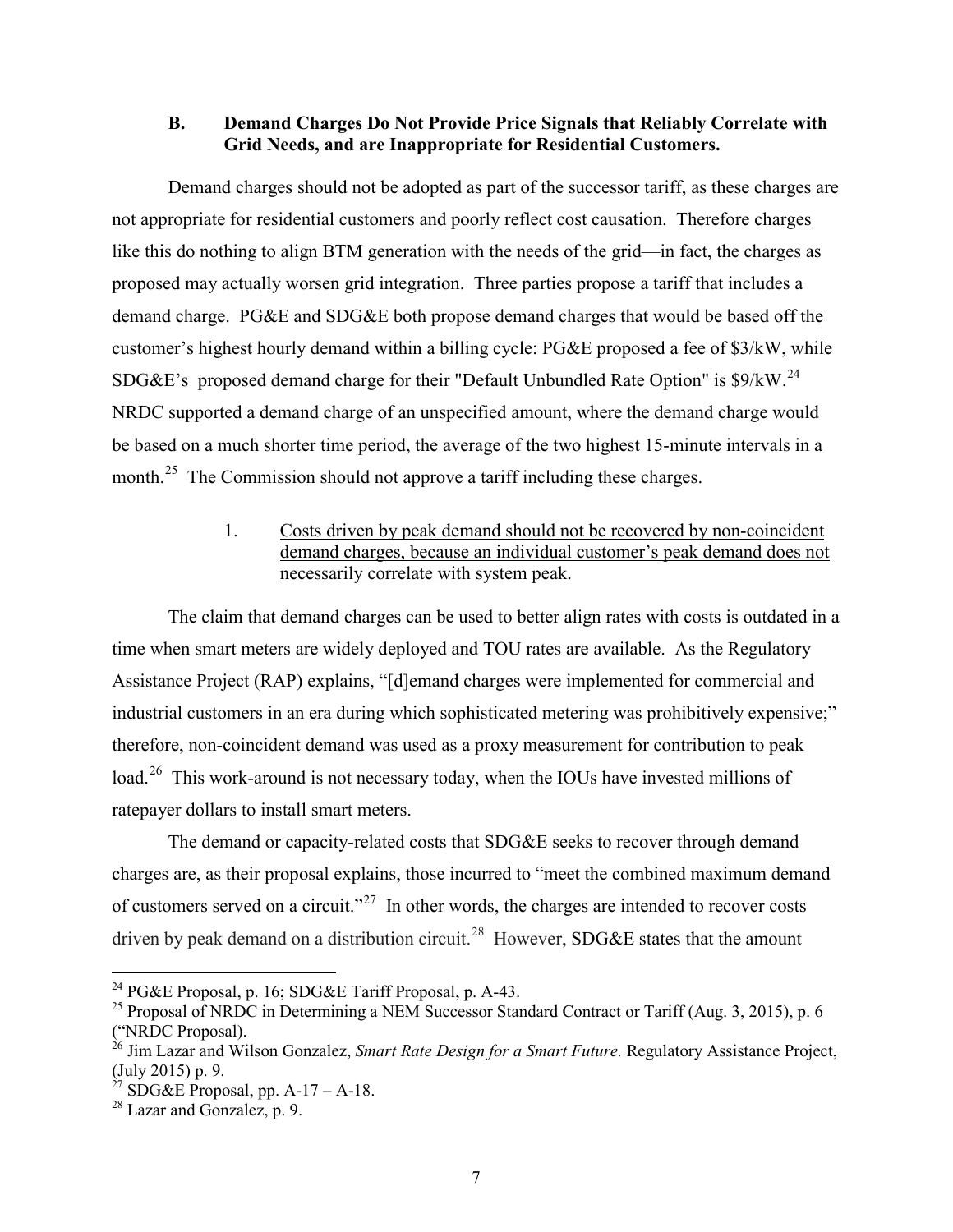charged to individual customers will be based off each customer's *non-coincident* demand, which could occur at any time of day.<sup>29</sup> This mismatch means that customers with the same maximum demand will pay the same amount in demand charges regardless of when their peak occurs, and regardless of whether it occurs at a time of high system costs, or a time of overall low demand and low system costs.<sup>[30](#page-8-1)</sup> Basing a demand charge intended to recover peak-driven costs off a customer's non-coincident demand does not satisfy the principle of cost causation. What's more, the lack of coincidence between customer and system peak demand could lead to a perverse outcome where a customer attempting to flatten their household load to avoid demand charges will shift some of their personal load to times of system peak, having the perverse effect of increasing utility costs and encouraging inefficient use of the distribution system.

#### 2. Customer-specific demand costs should be specifically proven before the Commission approves a demand charge purportedly based on these costs.

Individual customers' peak demand drives a very small portion of the costs of the distribution system. According to RAP, "[o]nly very local components of the distribution system (service drop, line transformer) are sized to the individual customer load."<sup>[31](#page-8-2)</sup> Unlike SDG&E, PG&E explains that their \$3/kW demand charge is based on the "fraction of those distribution costs that are non peak-related and are therefore properly recovered" in a non-coincident demand charge.<sup>32</sup> However, PG&E provides no support for the size of this charge, and adds no documentation to the record demonstrating the amount of the utility's no-load distribution costs or customer-related distribution costs. It also presents no evidence that their proposed demand charge would recover a reasonable portion of these costs from BTM generation customers, or whether this charge is intended simply to generate more revenue from these customers without a cost basis. The Regulatory Assistance Project estimates these costs are about \$1 per kilowatt, a

<span id="page-8-0"></span><sup>&</sup>lt;sup>29</sup> SDG&E Proposal, p. A-18.

<span id="page-8-1"></span> $30$  This mismatch is especially problematic for residential customers, where peak demand may occur randomly and for only a few minutes, due to the inadvertent simultaneous use of many small household appliances like coffee makers and hair dryers. For this reason, a demand charge based on the highest 15 minutes of demand, as NRDC has proposed, is overly punitive and unnecessary to apply to residential customers.

<span id="page-8-2"></span> $31$  Lazar and Gonzalez 2015, p. 9.

<span id="page-8-3"></span><sup>32</sup> PG&E Proposal, p. 16.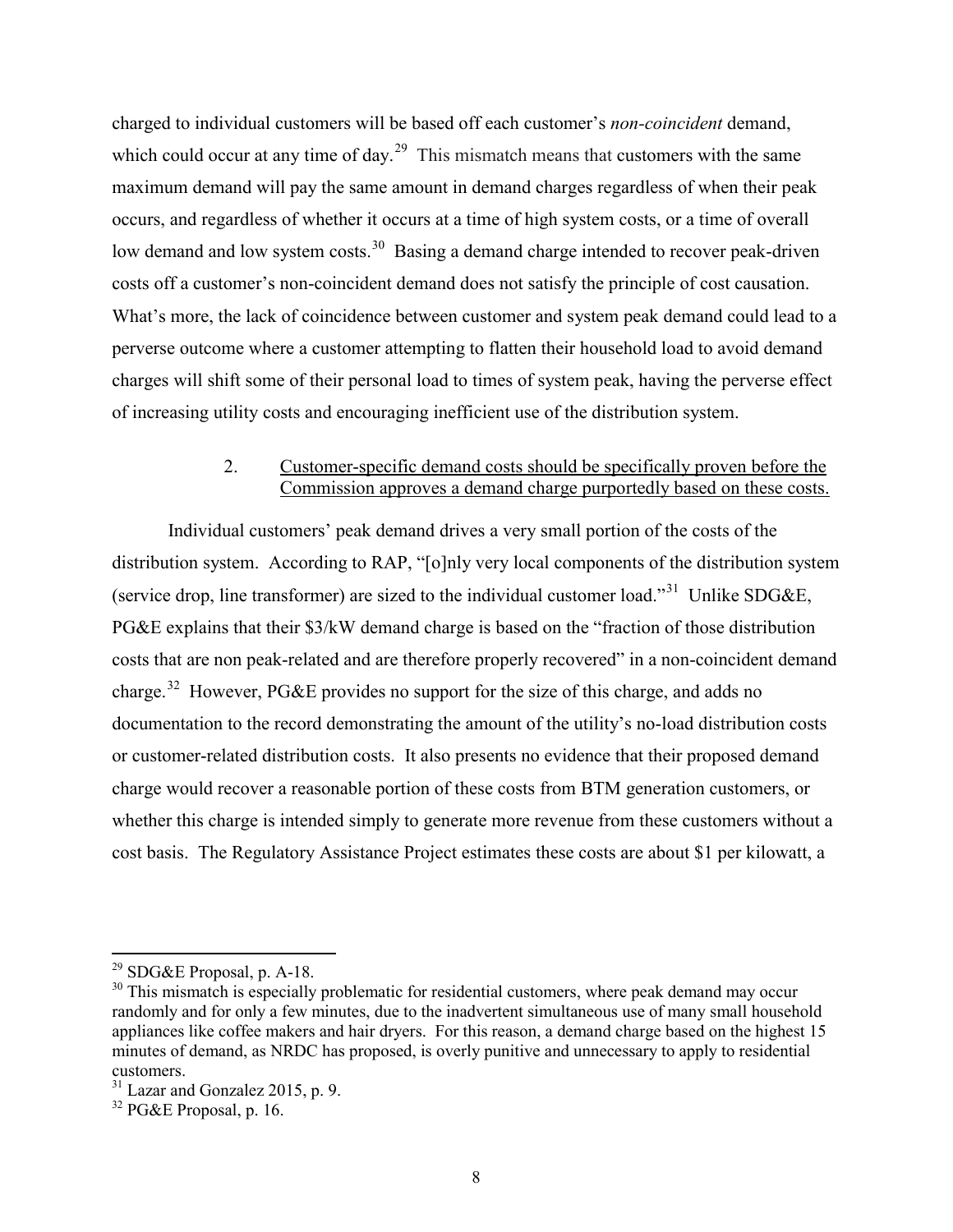third of the amount claimed by  $P G \& E^{33}$  Without further corroboration in the record, there is no evidence that PG&E's requested charge is reflective of true costs.

## 3. The proper amount of demand charges, and their effect on residential customer load shape and utility cost recovery, is highly uncertain and therefore these charges are not ready for widespread deployment.

Introducing demand charges for residential customers is not appropriate without careful consideration. While these charges have been widely used in commercial rates, commercial and residential customers are not similar in terms of their load shapes or load factors, their understanding of utility use and rate structure, or in terms of the availability and costeffectiveness of available load-management equipment.

A report on demand charges by the Brattle Institute, cited by PG&E in their tariff proposal, found only three studies on customer response to demand charges: one conducted in Norway, one from the 1980's and one from the 1970's.<sup>34</sup> As this paucity of research demonstrates, the response of residential customers to demand charges is untested, to put it mildly, and utility revenue from these charges is uncertain. What's more, the response of customers with BTM generation to demand charges has never been examined. As PG&E and SDG&E acknowledge, customers can respond to demand charges (unlike fixed charges)—but because most customers are unfamiliar with the concept and do not have any type of demand management technology, the size of the response is unknown. One outcome may be that many customers with BTM generation on the new tariff will be able to flatten their demand significantly and avoid the bulk of these charges. In this case, the demand charge may not be very successful at achieving the IOUs' objectives of collecting more revenue from net metering customers. Alternatively, customers who are unable to flatten demand may end up paying unnecessarily high fees.

Demand charges are a roundabout and imprecise way to recover costs associated with a customer's contribution to system peak, but fortunately, there is another option: a simpler and more accurate way to recover peak system costs is through TOU rates, as Sierra Club has proposed.

<sup>&</sup>lt;sup>33</sup> Lazar and Gonzalez 2015, p. 9.

<span id="page-9-1"></span><span id="page-9-0"></span><sup>34</sup> Ryan Hledik, "Rediscovering Residential Demand Charges." *The Electricity Journal* 27:7 (Aug./Sept. 2014), pp. 82-96, p. 89.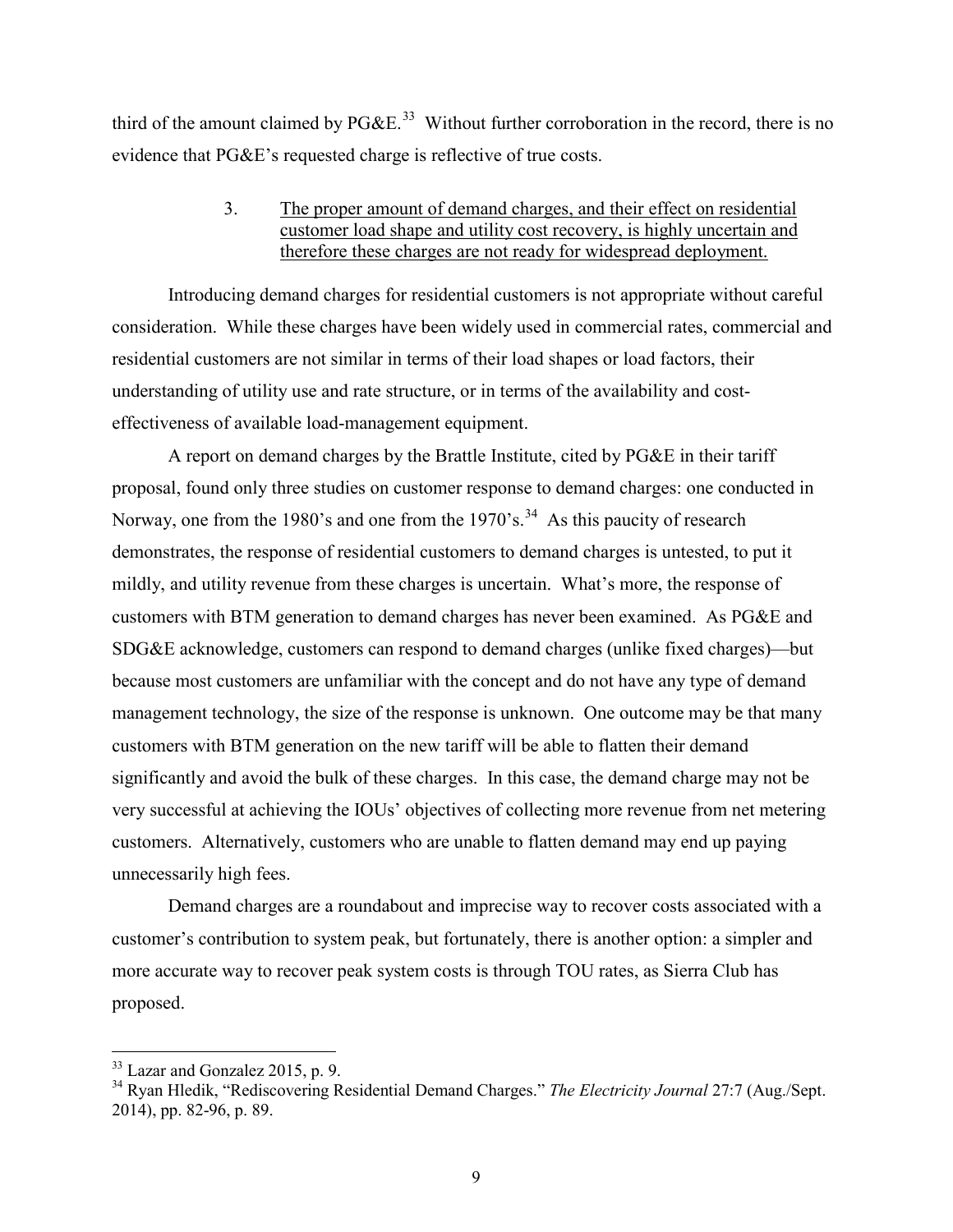## **C. Fixed Charges Stifle Grid Integration Behavior and the Deployment of Technologies Needed for Integration of Behind-the-Meter Resources.**

Fixed charges are inconsistent with grid modernization and with customers' rights to make their own energy choices. Three parties proposed successor tariffs involving fixed charges. SCE and ORA both propose charges related to the size of the BTM system: SCE proposes a monthly charge of \$3 per kilowatt and ORA proposes an escalating monthly fixed charge that begins at \$2 per kilowatt and escalates to \$10 per kilowatt over time.<sup>35</sup> SDG&E requests a flat residential fixed charge of approximately \$21/month as part of its "Default Unbundled Rate Option."[36](#page-10-1) A tariff design with a fixed charge should not be adopted, because these charges are merely punitive, and do not incentivize helpful grid integration behavior.

# 1. Fixed Charges Only Penalize BTM Generation, and Do Not Incentivize Grid Integration.

An unavoidable charge, by definition, cannot be mitigated by behavior and does not incentivize load-shifting or other demand-side behaviors that would help integrate BTM generation. Fixed charges are not cost-based, in that customers who make very different demands on the grid may pay the same amount. For example, a customer who never exports power to the grid (because of BTM storage capturing all excess generation, or just because the generation system is small in comparison to base load) will pay the same amount as a customer whose system exports all of its power to the grid, despite the fact that these customers make very different demands on the distribution system. Fixed charges also "use up" authorized revenue that could be collected in a way that incentivizes beneficial grid behavior or investment in gridsupportive technologies. In this way, fixed charges impede mitigation of over-generation and ramping needs that can occur at higher levels of renewable penetration.

# 2. Fixed Charges Specific to Solar Customers Are Unnecessary to Address the Issue of Cost-Recovery.

A fixed charge is unnecessary to ensure that BTM generation owners who may have very low or zero bills pay enough to cover the cost of connecting to the system. This problem can be solved through a minimum bill, as was instituted by the recent residential rates restructuring

<span id="page-10-0"></span><sup>&</sup>lt;sup>35</sup> SCE Proposal, p. 26; ORA Proposal, p. A-2.

<span id="page-10-1"></span> $36$  SDG&E Proposal, p. A-43.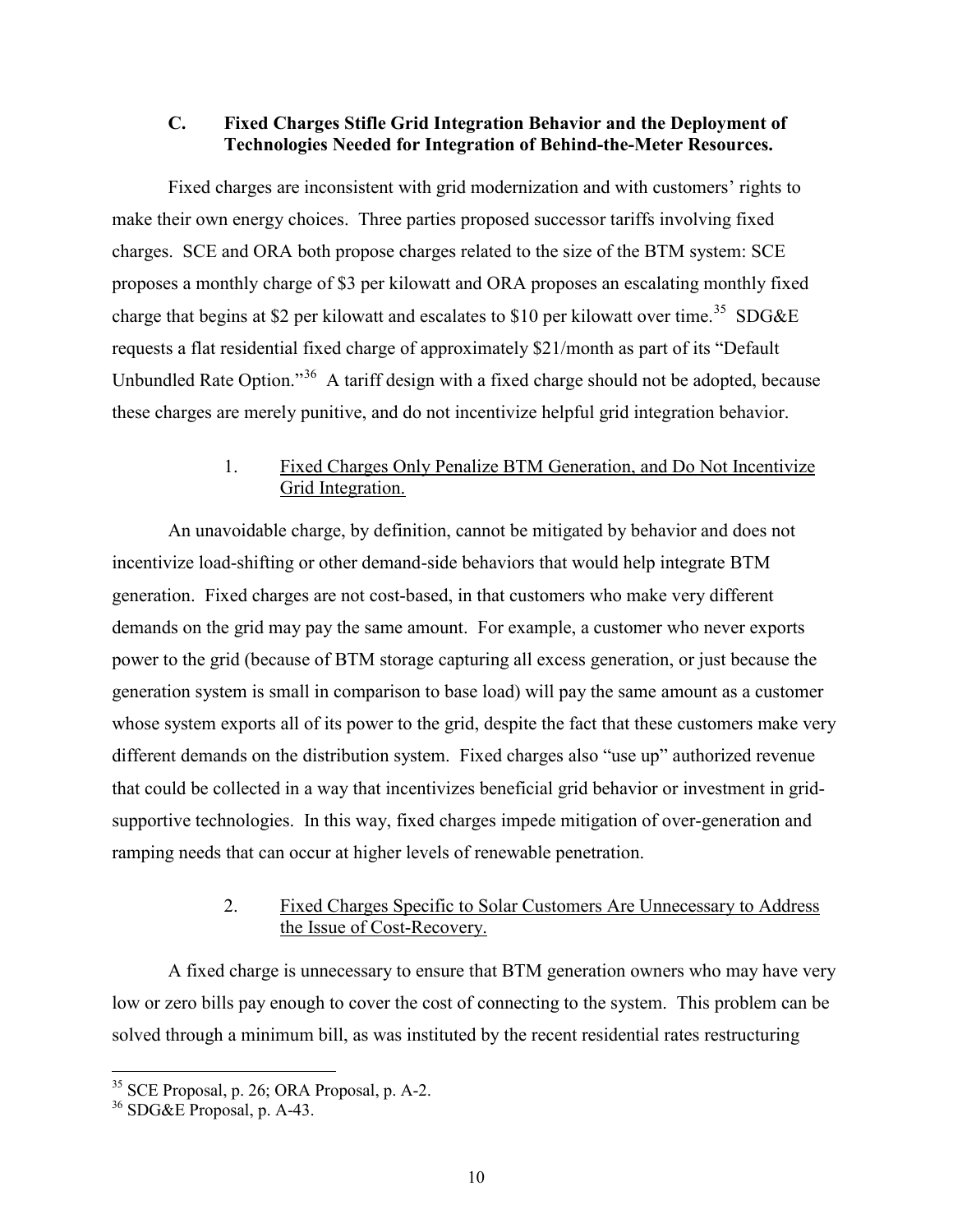decision. In that decision, the Commission held that the problem of "customers with limited usage that pay volumetric rates that recover only a small amount of fixed costs can be resolved with a minimum bill."<sup>[37](#page-11-0)</sup> Adding fixed charges to the bills of customers with BTM generation with the intent of reducing customers' bill savings is not an efficient or cost-based method for covering the costs of connecting to the system. To the extent that the Commission wishes to lower the financial returns to BTM generation, it should do so by adjusting the bill credit that customers receive for their exported generation, not by assessing unavoidable fixed charges.

# **C. Buy All/Sell All Tariffs Disempower Customers by Divorcing Customer Energy Use from Production.**

 There is broad support in the proceeding for the proposition that customers should be allowed to use their instantaneous generation produced on their own rooftop: Only two parties suggested tariffs where the customer would be forced to sell all the generation from their system to the utility. SDG&E's "Sun Credits" model would compensate customers for all generation at the "retail system average commodity rate" – a low 4 cents per kilowatt hour.<sup>38</sup> TURN suggested the customer be compensated at the value-based rate plus a six cent adder to capture the additional value of distributed generation.<sup>[39](#page-11-2)</sup> Sierra Club appreciates that neither of these proposals includes unnecessary fees or charges. And while SDG&E's proposed export compensation would be extremely low, TURN includes a "distributed generation adder" on top of the value-based export price to ensure that BTM generation grows sustainably, appropriately recognizing that a value-based price may not reflect the full value of distributed renewables.

However, a buy all/sell all tariff such as these divorces the solar owner from their production, and should not be adopted because it misses the opportunity to incentivize customers to align production with grid needs. Sierra Club believes a TOU-based NEM tariff structure -- or a structure that at a minimum allows customers to use or capture their instantaneous generation – is more consistent with grid modernization efforts. Retaining rights to one's own energy production encourages customers to design BTM generation systems that work with the emerging grid. A TOU-based net metering tariff encourages behavioral changes like load-

<span id="page-11-0"></span><sup>37</sup> D. 15-07-001, *Decision on Residential Rate Reform for PG&E, SCE, and SDG&E and Transition to Time-of-Use Rates.* R.12-06-013 (July 13, 2015), pp.187-188.

<span id="page-11-1"></span><sup>38</sup> SDG&E Proposal, p. A-43.

<span id="page-11-2"></span> $39$  TURN Proposal, p. 32.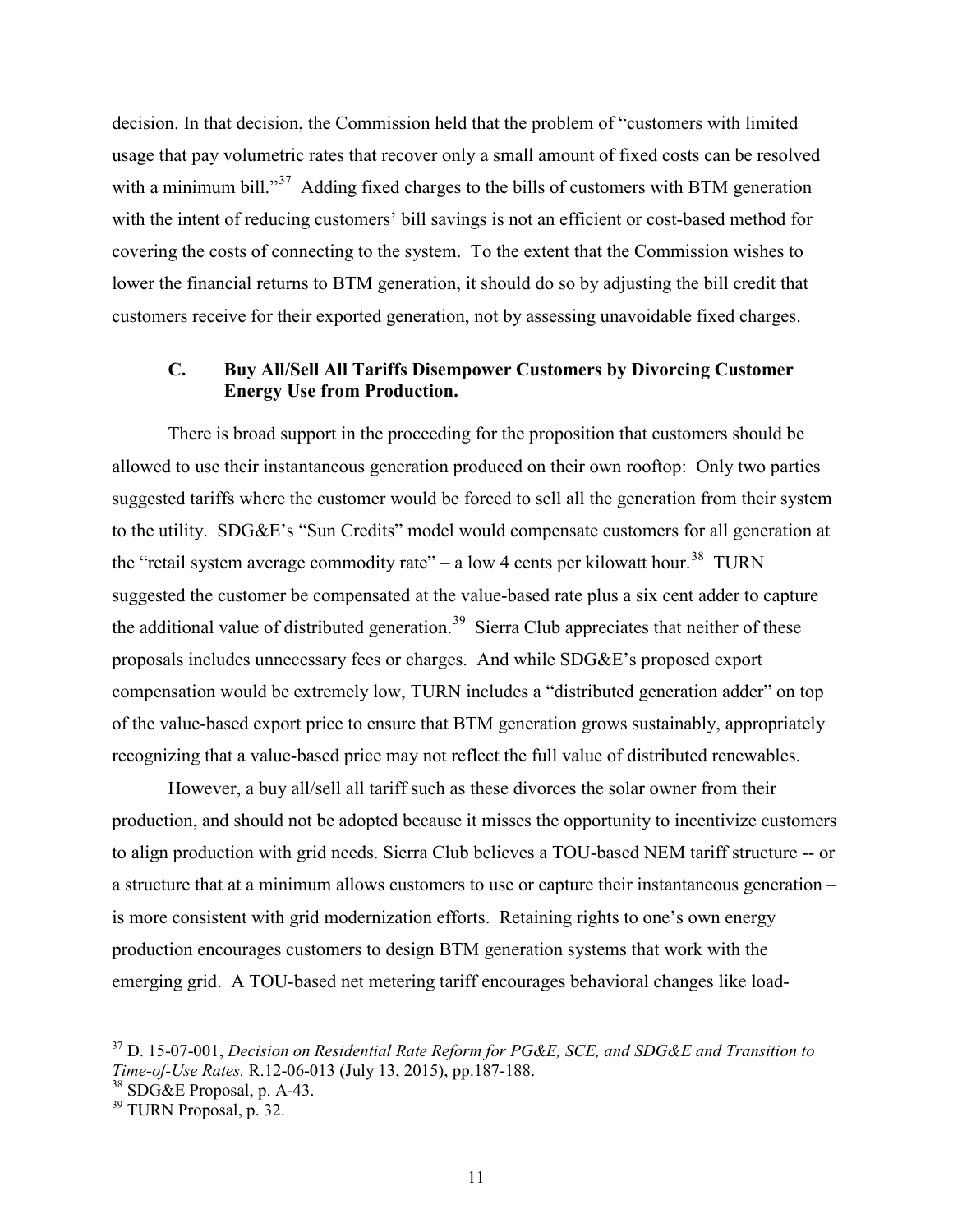shifting from peak hours. It encourages preferred BTM system design (such as west-facing solar) and opens up markets for new technology (like home battery storage or programmed appliances and thermostats). A buy-all/sell-all tariff structure does not encourage any of these changes, and is not an ideal policy choice.

## **II. PROPOSALS FOR GROWTH IN DISADVANTAGED COMMUNITIES**

 Given the importance of encouraging the growth of BTM generation in disadvantaged communities, and the lack of progress made on in the past, Sierra Club recommends implementing a variety of proposals in order to address different market segments and barriers to adoption within disadvantaged communities. To choose which proposals to implement, Sierra Club supports the three guiding principles outlined by the Joint Solar Parties: (1) the proposal should address two or more barriers afflicting disadvantaged communities, and the projects should be (2) financeable and (3) scalable.<sup>[40](#page-12-0)</sup> Sierra Club has concerns with some IOU proposals that would be funded through rate increases and are dependent on rate-basing infrastructure investments. Proposals that require no public investment, that leverage existing funding sources, or that could potentially be funded through cap-and-trade revenue hold more promise for incentivizing long-term, sustainable growth.

## **A. A Virtual Net Metering Program Should Be Implemented Because it Addresses Multiple Barriers to Adoption, Without Requiring Public Funding.**

 There was broad support among many parties for a form of virtual net metering in disadvantaged communities.<sup>[41](#page-12-1)</sup> The Virtual Net Energy Metering ("VNEM") concept has been successful and popular in other states, and Sierra Club strongly supports a VNEM program for

 $\overline{a}$ 40 Joint Solar Parties Proposal, p. 50.

<span id="page-12-1"></span><span id="page-12-0"></span><sup>&</sup>lt;sup>41</sup> Everyday Energy and CALSEIA have already expressed support for the Solar Parties' Disadvantaged Communities VNEM Program. *See* CALSEIA Proposal at p. 26; Everyday Energy Proposal at p. 4. CEJA's "EJ-NEM" proposal would allow VNEM. Proposal of CEJA for Alternatives to the NEM Successor Standard Tariff for Disadvantaged Communities (Aug. 3, 2015), p. 3("CEJA Proposal"). Energy Division Staff proposes a very similar "Neighborhood VNEM" program. Staff Proposal at pp. 2- 12 – 2-15. PG&E. SDG&E, and SCE also propose versions of a program where mid-scale solar is shared amongst off-site ratepayers. PG&E Proposal at p. 56, SCE Proposal at pp. 51-52, SDG&E Proposal at p. B-3.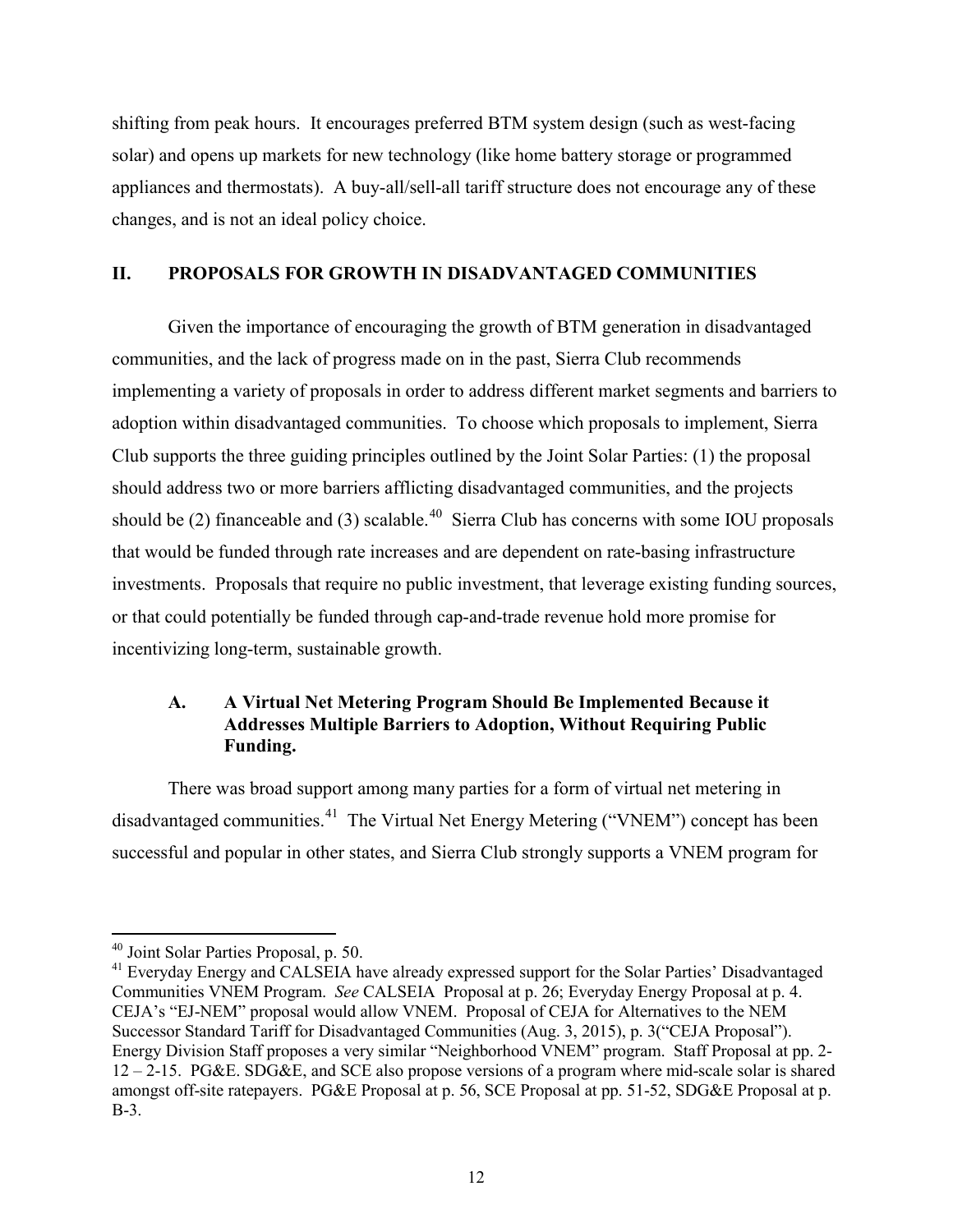disadvantaged communities as one of a suite of programs.<sup>[42](#page-13-0)</sup> These programs address the fact that the majority of ratepayers in disadvantaged communities are renters: according to the U.S. Census, 55% of households in census tracts with CalEnviroScreen scores in the top 25% are renter-occupied.<sup>[43](#page-13-1)</sup> In addition, shared solar programs that allow generation capacity to be rented (as well as bought outright) can result in immediate bill savings for low income ratepayers without requiring high upfront investments. VNEM expands access to BTM generation to a broader set of customers, while requiring no additional public funding. Of the many different proposals for VNEM, Sierra Club supports the "Disadvantaged Communities VNEM" program outlined by the Joint Solar Parties, which is the most financeable and scalable of all the proposals and therefore most likely to be successful in expanding access to BTM generation.

# 1. The Joint Solar Parties' "Disadvantaged Communities VNEM Program" Best Addresses the Principles that the Program Be Financeable and Scalable.

The Joint Solar Parties reasonably recommend that participation should be restricted by utility service territory, where participants could receive credit from a solar facility located in any disadvantaged community within the same utility service territory.<sup>[44](#page-13-2)</sup> This detail illustrates the main difference between Energy Division Staff's VNEM program and the Joint Solar Parties' program, as Staff proposed the restriction that the generation facility must be located in the same census tract as the participant.[45](#page-13-3) But as the Joint Solar Parties note, a census tract is too small an area to ensure a project is financeable and has sufficient subscribers. The Joint Solar Parties note that a census tract includes on average 4,000 residents.<sup>[46](#page-13-4)</sup> However, participants will subscribe to VNEM on a *household* level, meaning the number of potential participants within a single census tract is even smaller. The number of households in census tracts varies widely in California, from

<span id="page-13-1"></span><sup>43</sup> This figure is in contrast to the entirety of California, where only 42% of housing units are renteroccupied. Sierra Club compared homeownership data by census tract from the U.S. Census Bureau to CalEnviroScreen score by census tract. U.S. Census Bureau, American Community Survey. Table B25003, *Tenure in Occupied Housing Units* (2013), available at

[http://factfinder.census.gov/faces/tableservices/jsf/pages/productview.xhtml?pid=ACS\\_13\\_5YR\\_B25003](http://factfinder.census.gov/faces/tableservices/jsf/pages/productview.xhtml?pid=ACS_13_5YR_B25003&prodType=table) [&prodType=table](http://factfinder.census.gov/faces/tableservices/jsf/pages/productview.xhtml?pid=ACS_13_5YR_B25003&prodType=table) ("U.S. Census 2013"); California Office of Environmental Health Hazard Assessment, CalEnviroScreen 2.0 (Oct. 2014), available a[t http://oehha.ca.gov/ej/ces2.html](http://oehha.ca.gov/ej/ces2.html) ("CalEnviroScreen data"). 44 Joint Solar Parties Proposal, pp. 53-54.

<span id="page-13-0"></span><sup>&</sup>lt;sup>42</sup> Sierra Club believes VNEM should be available to all utility ratepayers, not just those in disadvantaged communities, and supports the continuation and expansion of VNEM in this proceeding.

<span id="page-13-3"></span><span id="page-13-2"></span><sup>45</sup> Joint Solar Parties Proposal, pp. 53-54; Staff Proposal, p. 2-12.

<span id="page-13-4"></span><sup>46</sup> Joint Solar Parties Proposal, p. 54.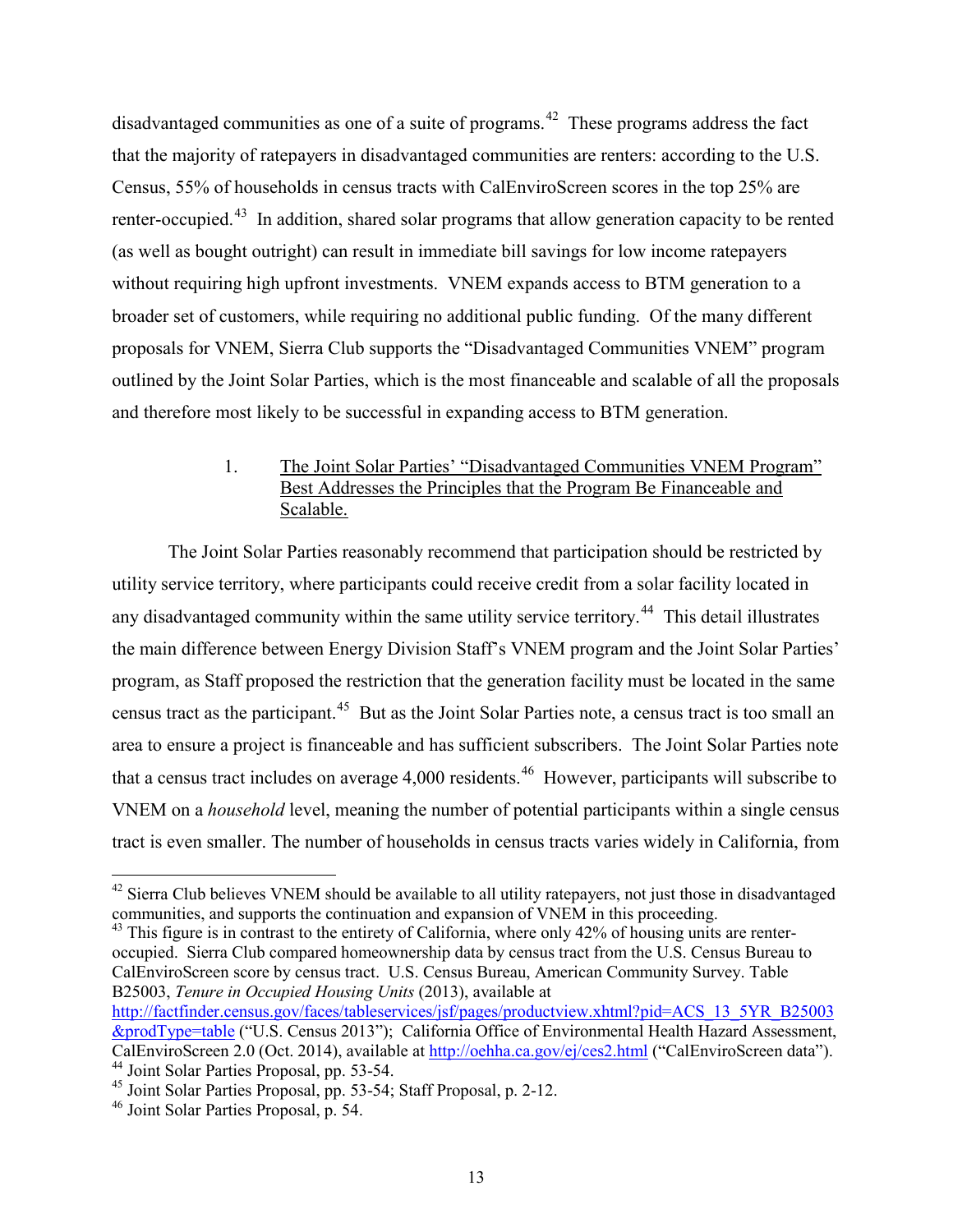a minimum of 10 households to a maximum of about 7,000, with an average of approximately 1,500 households per tract. [47](#page-14-0) Adopting the Joint Solar Parties' recommendation will ensure the VNEM program can attract a sufficient number of subscribers, regardless of the disadvantaged community chosen where the project is located. Having a large base of potential customers is even more essential in the early years of the program, when the opportunity may not be well known. This more inclusive geographic policy also allows any eligible customer the opportunity to participate, regardless of whether a facility is proposed for their particular block. This policy will be more fair in the early years of the program, when projects may be slow to develop.

Additionally, allowing customers in disadvantaged communities who are not low income to participate, as recommended by the Joint Solar Parties, can help ensure the program is successful. To look to one model in another state, Colorado's successful Solar Gardens program allows customers of all income levels to participate, but requires 5% of the capacity of each solar garden to be owned by a low-income home owner.<sup>[48](#page-14-1)</sup> California's statutory mandate to focus on growth in disadvantaged communities would require a much higher percentage of ownership by low income ratepayers – perhaps 75% or 51%. Nonetheless, allowing ratepayers of all income levels to participate means that low income participants' shares can possibly be subsidized by other subscribers.

#### 2. Utility Rate-basing of Shared Solar is Unnecessary and Ill-Advised in the Highly Competitive Solar Market.

There is no reason to approve a program for disadvantaged communities which requires substantial ratepayer investment utility owned and rate-based BTM generation. Before the Commission countenances monopoly entrance into a competitive market, it should lift the structural barriers preventing private investment and see how the market responds. By lifting the structural barriers currently preventing the expansion of VNEM, and perhaps by further facilitating utilities' procurement of this generation through draft standard contracts or procurement requirements, these projects can be financed and built by competitive installers.

All three utilities proposed programs for disadvantaged communities in which they could build and rate-base new solar facilities, in stark contrast to their protestations about the impact on

<sup>47</sup> U.S. Census 2013.

<span id="page-14-1"></span><span id="page-14-0"></span><sup>48</sup> *See* Colorado Code 3665(a)(1)(B).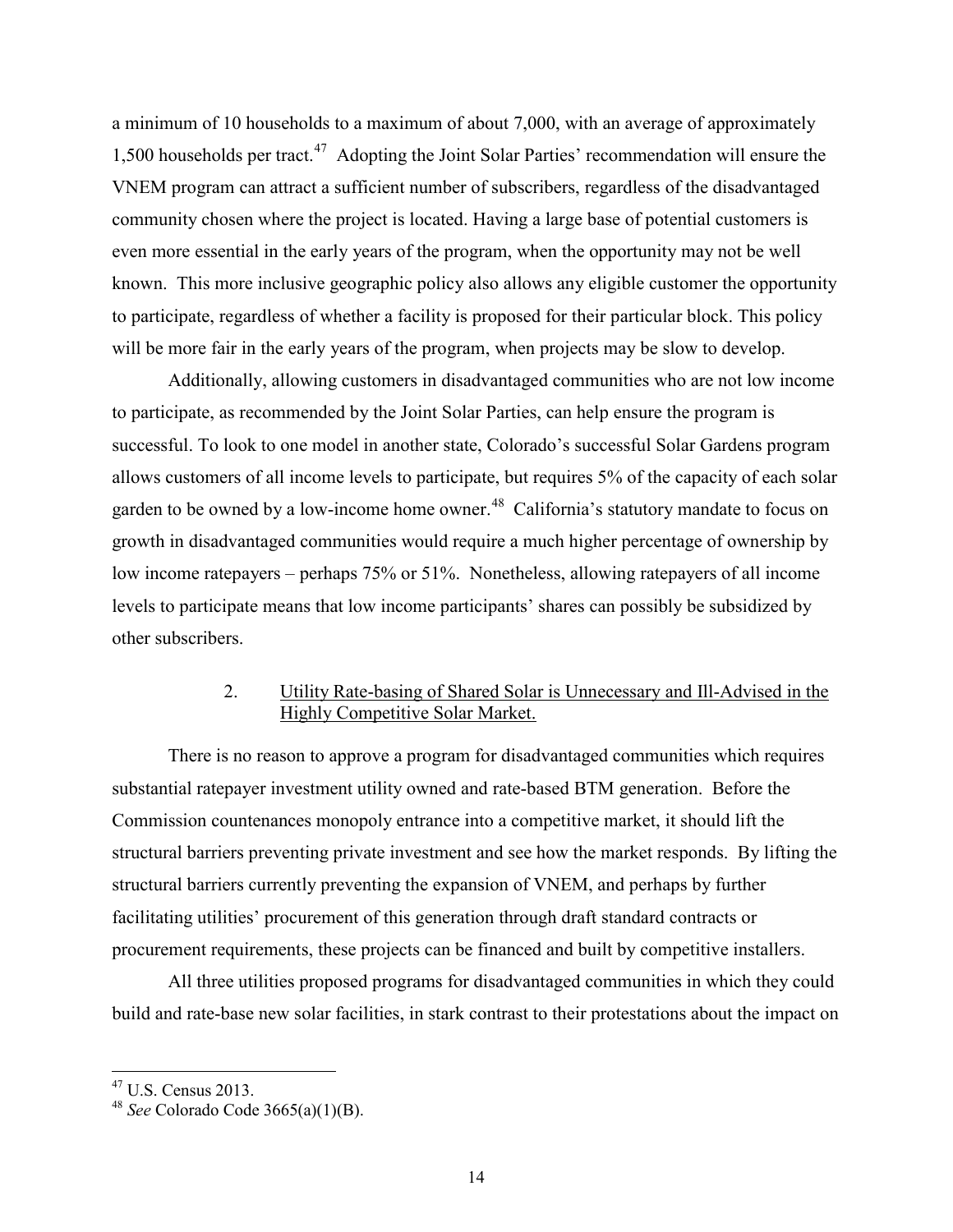rates caused by the standard successor tariff.<sup>[49](#page-15-0)</sup> Under PG&E's SolarCARE proposal, PG&E proposes to build and rate-base midscale solar, funded by "general ratepayer rate increases or greenhouse gas funding," estimating that the first year cost of the program will range from between half a million to 2.5 million dollars.<sup>50</sup> SDG&E requests a \$71.5 million increase in their revenue requirement to finance its Multi-Family Solar Share and Solar at Schools programs.<sup>51</sup> While SCE does not suggest a specific program structure, size, or cost, it does express support for a "utility-owned Community Solar program."[52](#page-15-3)

These proposals are all cost, and very little benefit. Under PG&E's SolarCARE proposal, CARE customers would remain on their existing rate schedule and would not pay any premium, although they would be told that their generation was coming from a solar project.<sup>53</sup> However, if customers continue paying their current rates, they are left out of one of the biggest benefits of BTM generation, which is reaping the benefits of power costs which remain stable while regular utility rates increase over time. In addition, none of the utility proposals specify whether the utility or the participant would be assigned the Renewable Energy Credits (RECs) for the new solar generation, so it is possible that the customers would not even have a truthful claim that their usage was covered by additional solar generation.

There is no reason for ratepayers to fund utility entrance into a competitive marketplace, and award the utility a guaranteed rate of return on this investment. If utilities wish to serve disadvantaged communities by installing shared solar projects, they should do through their unregulated subsidiaries, on the same competitive terms as all other companies.

# **B. CleanCARE Should Be Implemented Because it Addresses Multiple Barriers to Adoption While Leveraging Existing CARE Program Funding.**

Sierra Club participated over the last year in IREC's process to develop the CleanCARE program, and strongly encourages the Commission to adopt it. CleanCARE requires no new funding outside of the current CARE program budget and removes barriers to adoption by renters. In addition, it may be more attractive to many low income customers than VNEM. To

<sup>49</sup> *See* PG&E Proposal at p. 62; SDG&E Proposal at pp. B-2 – B-5; SCE Proposal at p. 52.

<span id="page-15-1"></span><span id="page-15-0"></span><sup>&</sup>lt;sup>50</sup> PG&E Proposal at pp. 56, 62. Sierra Club would not oppose funding neighborhood VNEM facilities through greenhouse gas funding, as PG&E also proposes, so long as those investments were not rate based and RECs were owned by program participants.

<span id="page-15-2"></span><sup>51</sup> SDG&E Proposal at p. B-5.

<span id="page-15-3"></span><sup>52</sup> SCE Proposal at p. 52.

<span id="page-15-4"></span> $53$  *Id.*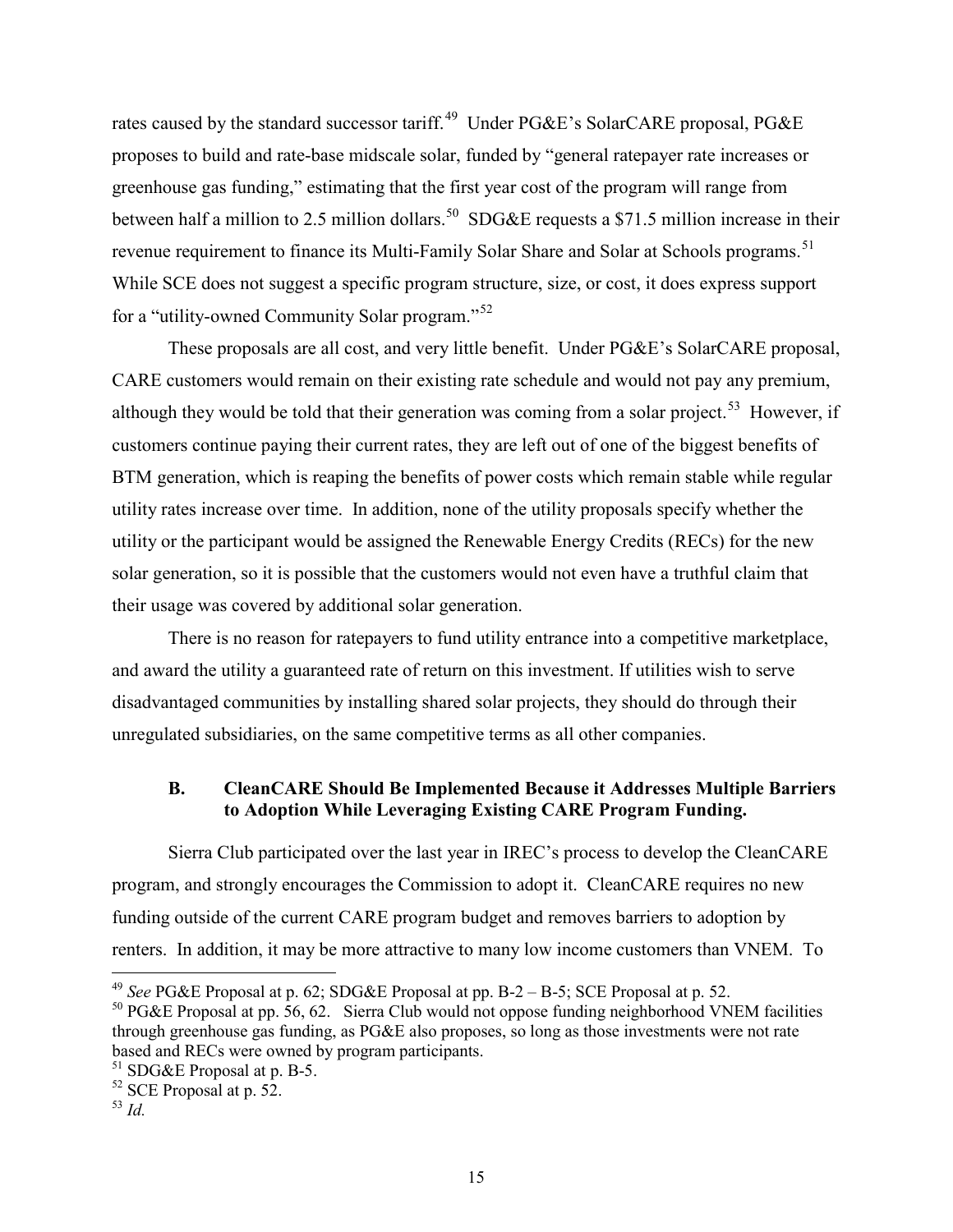make this innovative program viable for as many CARE customers as possible, the Commission should retain full retail NEM with rate choice for any customer enrolled in CleanCARE, regardless of the compensation structure chosen for the standard successor tariff.

The CleanCARE program is designed to scale up over time, and Sierra Club supports IREC's recommendation to initially target high usage CARE customers in disadvantaged communities.[54](#page-16-0) Sierra Club recommends this program eventually be available to all CARE customers, regardless of neighborhood; it is worth noting, however, that a significant portion of the state's CARE customers live in CalEnviroScreen disadvantaged communities. CalEnviroScreen income data reveals that there is a significant constituency that could be served by CleanCARE in disadvantaged communities: a high percentage of households in these communities live at or below twice the federal poverty line, the cutoff for CARE eligibility.<sup>[55](#page-16-1)</sup>



The census data shows that in many disadvantaged communities, a majority of the population is CARE-eligible. This distribution is in contrast to the rest of the state, where in most census tracts the CARE-eligible population is in the minority.

 $\overline{a}$ <sup>54</sup> Attachment 1 to IREC Proposal at p. 5.

<span id="page-16-1"></span><span id="page-16-0"></span><sup>&</sup>lt;sup>55</sup> California Office of Environmental Health Hazard Assessment, CalEnviroScreen 2.0 (Oct. 2014). Excel data available at [http://oehha.ca.gov/ej/ces2.html.](http://oehha.ca.gov/ej/ces2.html) The data presented in the chart includes all census tracts within the state of California, including those served by municipal utilities. It is intended to provide a general sense of the CARE-eligible population in disadvantaged communities, since information on each IOU's number of CARE customers by census tract is not publicly available.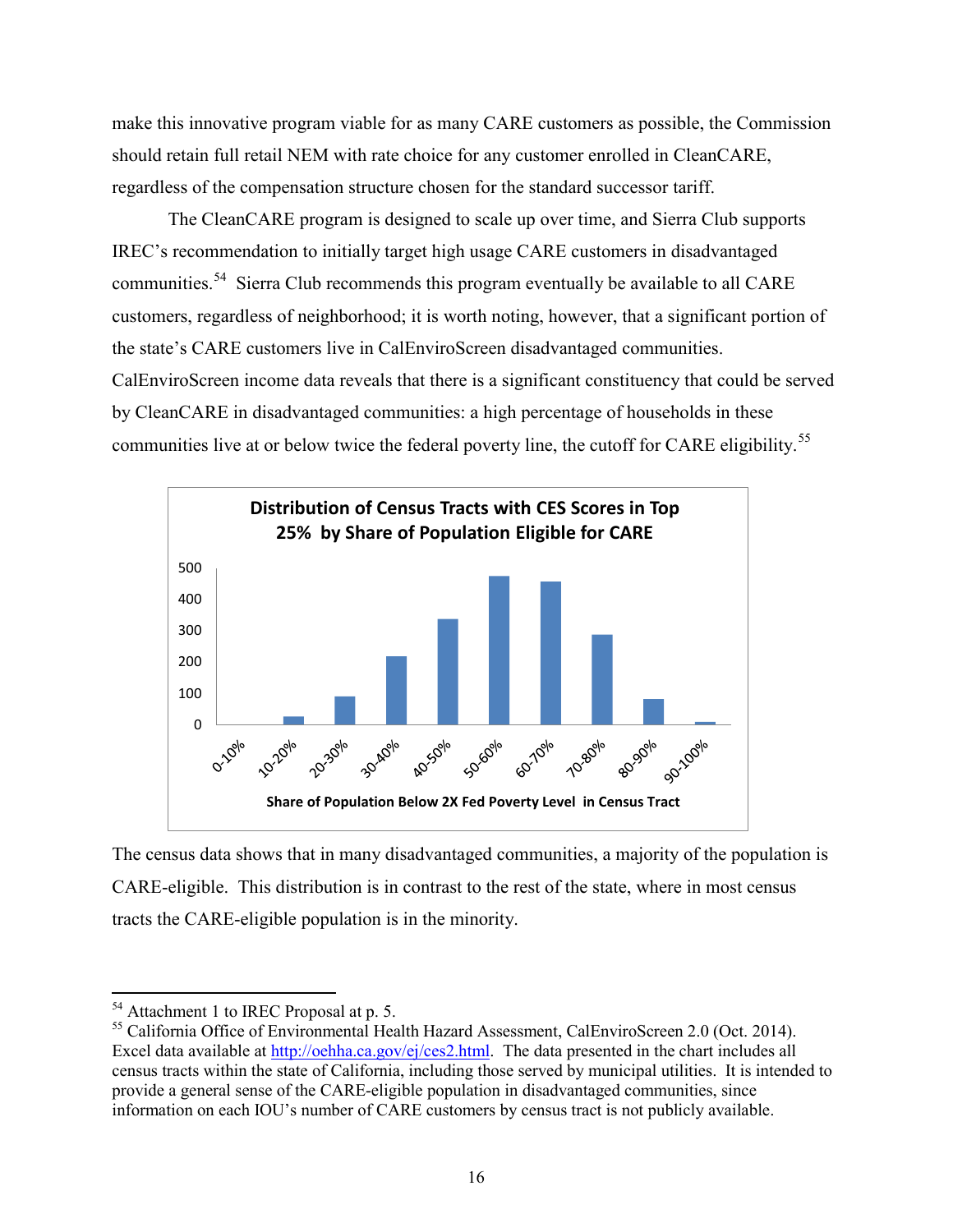

As IREC notes, CleanCARE will not reliably provide bill savings in the near term for lower-use CARE customers, or for the residents of disadvantaged communities who may be low income, but are not CARE-eligible. Additionally, the initial program size proposed by IREC is quite small, at only 5 megawatts.<sup>[56](#page-17-0)</sup> Sierra Club urges the Commission to approve CleanCARE as one of a suite of policies and programs to ensure sufficient growth of distributed generation in disadvantaged communities.

#### **C. Continuation of the SASH Program and CEJA's EJ-NEM Program Provide Promising Alternatives for Low Income Home Owners.**

While programs that provide renters as well as homeowners the opportunity to benefit from renewable distributed generation are essential to the growth of BTM generation in disadvantaged communities, the Commission should also explore programs that help low-income homeowners finance and own their own systems.

Sierra Club supports continuing the funding for the SASH program.<sup>57</sup> This program has been successful at expanding access to solar by low-income families. Due to the importance of rapidly scaling up access to solar in disadvantaged communities, the state should continue

<span id="page-17-0"></span><sup>&</sup>lt;sup>56</sup> Sierra Club would support a rapid expansion of this program after the pilot stage.

<span id="page-17-1"></span><sup>&</sup>lt;sup>57</sup> Sierra Club also supports the continuation of funding for state renter-focused subsidy programs such as the MASH program and the Multifamily Affordable Housing Renewables Program, which is currently under consideration at the state legislature.